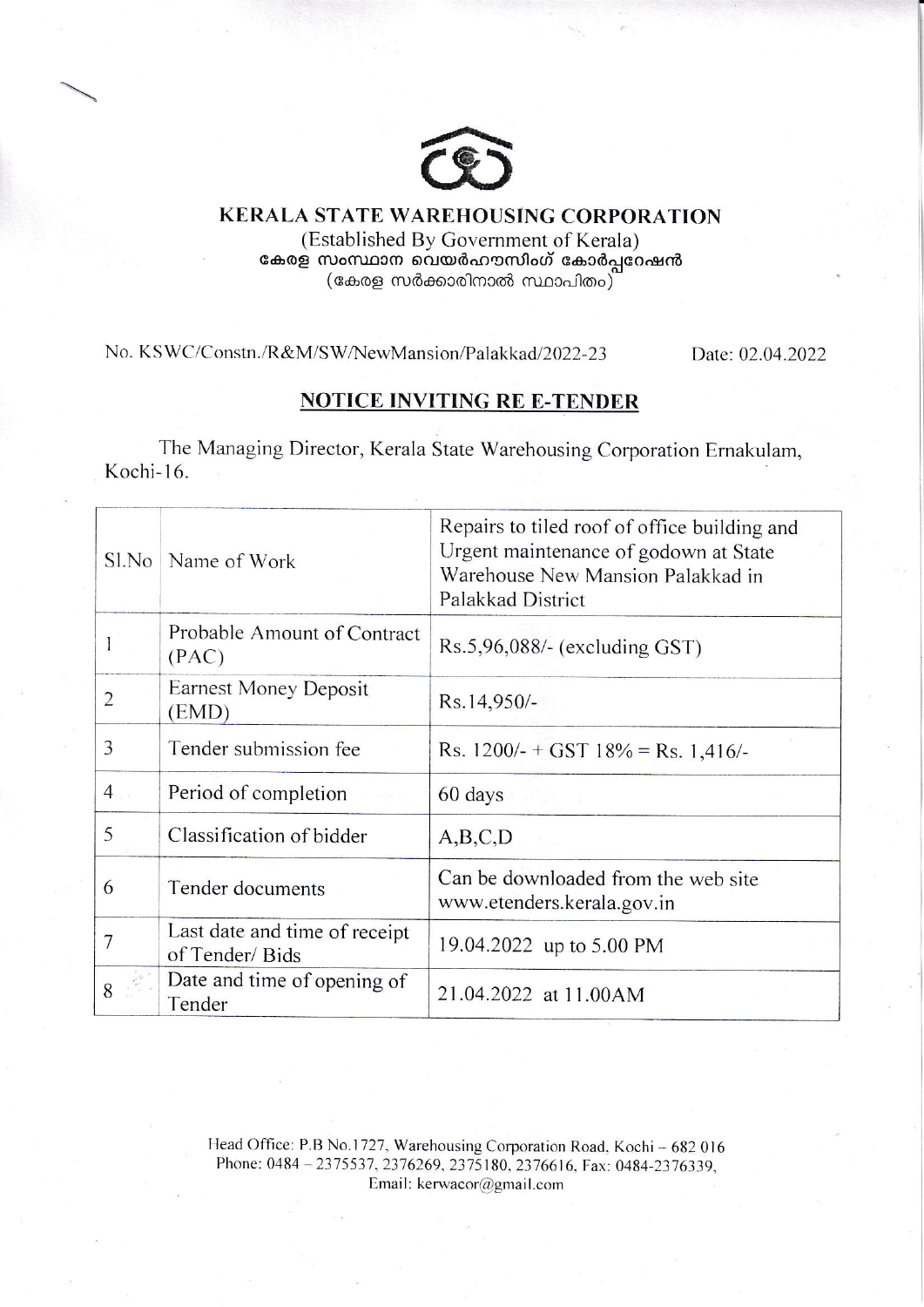Tender documents and tender schedule may be downloaded free of cost from the e-GP Website www.etenders.kerala.gov.in. A bid submission fee of Rs. 1,416/shall be remitted as online payment.

Al1 bid/ tender documents are to be submitted online only and in the designated cover(s)/envelope(s) on the e-GP website. Tenders/ bids shall be accepted only through online mode on the e-GP website and no manual submission of the same shall be entertained. Late tenders will not be accepted.

Tender conditions duly filled and signed, copy of valid Registration Certificate duly self attested, Original Preliminary Agreement, E-payment form duly<br>filled and FMD exemption Certificate (if any) shall be submitted online and filled and EMD exemption Certificate (if any) subsequently in a separate cover physically on or before 20.04.2022, 5PM. More details on EMD & Cost of Tender documents/ bid submission fee are mentioned in the tender notice.

The bids shall be opened online at the office of the Managing Director, Kerala<br>Warehousing Corporation, PB No. 1727, Kochi-16 on 21.04.2022 at State Warehousing Corporation, PB No. 1727, Kochi-16 11.00 AM by the Executive Engineer < Competent Tender Opening Authority> in the presence of the Bidders / their representatives who wish to attend at the above address. If the tender opening date happens to be on a holiday or non-working day due to any other valid reason, the tender opening process will be done on the next working day at same time and place.

Online Tenders/ bids are to be accompanied with a preliminary agreement executed in Kerala stamp paper worth Rs.200/-. Tenders/ bids received online without the preliminary agreement will not be considered and shall be summarily rejected. Further details can be had from the NIT or Office of the Executive Engineer. Kerala State Warehousing Corporation during working hours.

All other existing conditions related to e-tendering of Kerala PWD will be applicable in this tender also. The Kerala State Warehousing Corporation will not be responsible for any error like missing of schedule data while downloading by the Bidder.

Immedacite

Managing Director Ny<sub>sito</sub>, 25

Head Office: P.B No.1727, Warehousing Corporation Road, Kochi - 682 016 Phone: 0484 - 2375537, 2376269, 2375180, 2376616, Fax: 0484-2376339, Email: kerwacor@gmail.com